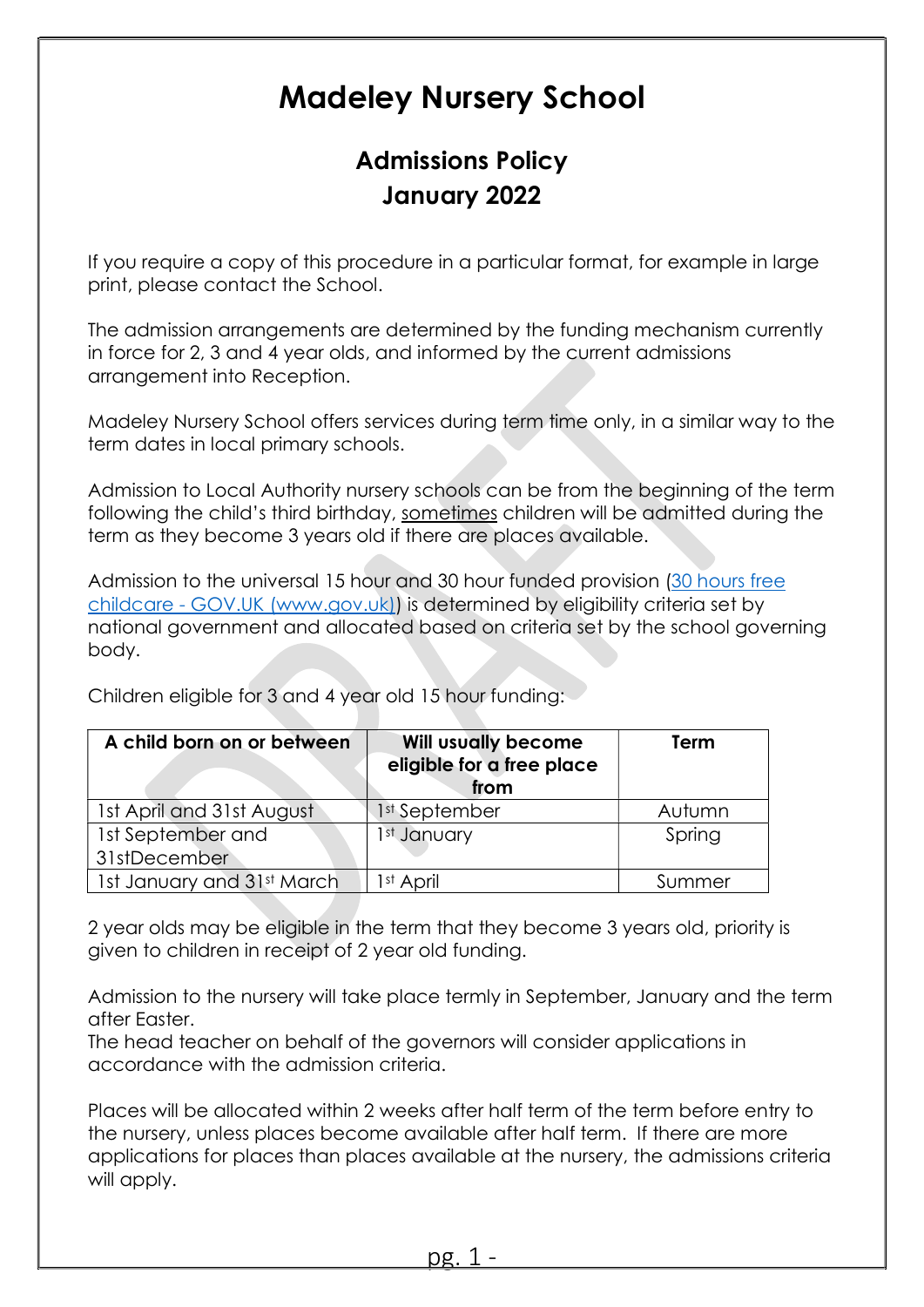We have different patterns of attendance.

15 hours per week universal offer for children from the term after their 3rd birthday until the term after their 5th birthday can be accessed in 2 ways either by: 1– Every morning from 9am to 12 noon

or,

2—Full days in nursery of 6 hours per day for the children one week and then the following week they are at home.

## Admission criteria for 15-hour provision

The governors will consider all applications for places in accordance with the following criteria, set out in priority order. Length of time on any waiting list will not be taken into account.

Categories 3 & 4 contain examples of both special educational and social need.

- 1. A child who is "looked after" by the Local Authority
- 2. Children for whom there is a recommendation for nursery education by a health professional, social worker, educational psychologist, outreach worker or education welfare officer based on the child's special educational needs, where the school has the capacity to meet their needs.

Examples of special educational needs, in no order of priority, might include:

- emotional and behavioural problems
- hearing difficulties
- lack of personal interaction and stimulation
- physical disabilities
- speech and language problems
- visual difficulties
- 3. Children eligible for Pupil Premium or 2 year old funding.
- 4. Children with social needs, based on information gained as part of the application procedure.

Examples of social needs, in no order of priority, might include:

- children who were multiple births (twins, triplets)
- a child with a confined play space
- a child from a one parent family
- a child in a large family (four or more children)
- a child with parents under 20 years of age
- a child in sole care of grandparents
- a child who has two or more siblings under four years of age
- a child on the child protection reaister
- a child of parents with disabilities
- a child with English as an additional language
- 5. Children with a brother or sister (including children living as siblings in the same family unit) with disabilities (as in A) that require a significant amount of additional support.
- 6. Children who have a brother or sister (including children living as siblings in the same family unit) on the school roll.
- 7. Other children

We can take up to 20 children in the 15-hour morning only provision.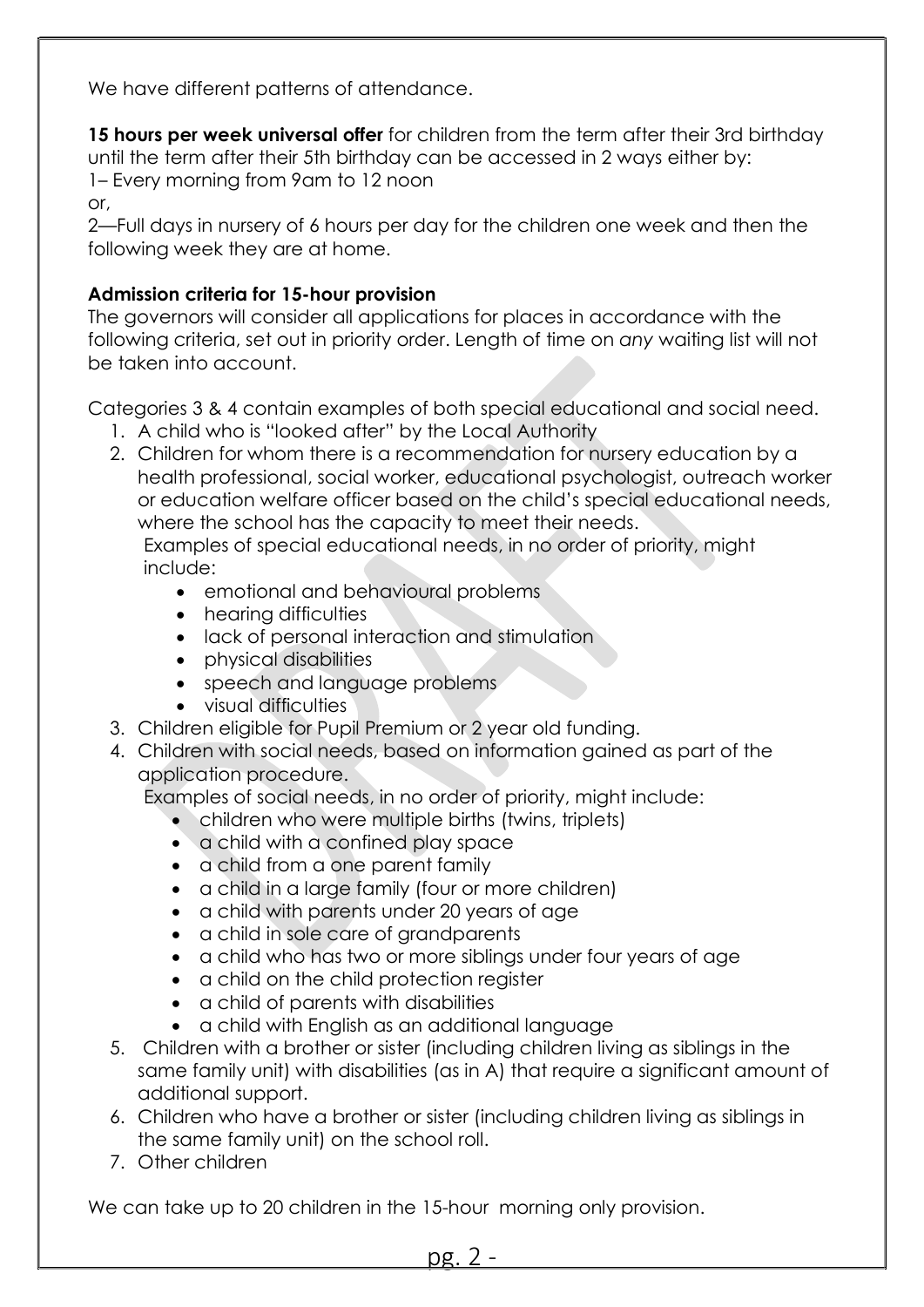#### **Tiebreaker**

- If the nursery is oversubscribed within any of the above categories  $(1 7)$ , children in the year before they may start school will be given priority. Then preference will be given to children who live closest to the school based on a straight line measurement from school to the entrance of the property. Telford and Wrekin council's Information Systems (GIS) will be used to confirm the order of applicants.
- If your child is offered a place, you must confirm your acceptance to the school within two weeks otherwise the school may have to refuse places for other children unnecessarily.
- The final decision on when a child is admitted, the number of hours a child is able to attend and his or her pattern of attendance, rests with the head teacher and governors.

Madeley Nursery School can accommodate a maximum 50 full time equivalent children throughout the week. The patterns of attendance available are up to 15 hours per week free nursery education in a morning between 9.00am and 12.00.

## 30-hour funding and extended care offer

If you are eligible for 30 hours of free early education and childcare, we offer full days in nursery of 6 hours per day.

The full day sessions start at 8.30 or 9.00am, additional hours until 4pm can be purchased at £3.90 per hour. There are limited places for these extended hours, and they must be booked in agreement with the nursery.

#### Admission criteria for 30-hour funding

The governors will consider all applications for the 30 hours funded places for 3 and 4 year olds based on the following criteria.

All children must be in receipt of an approved and current code available through an online application via the government website.

- 1. A child who is "looked after" by the Children's services Department
- 2. Children for whom there is a recommendation by a health professional, social worker, educational psychologist, outreach worker or education welfare officer based on the child's special educational needs, where the school has the capacity to meet their needs.

Examples of special educational needs, in no order of priority, might include:

- emotional and behavioural problems
- hearing difficulties
- lack of personal interaction and stimulation
- physical disabilities
- speech and language problems
- visual difficulties
- 3. Children with a brother or sister already using the provision.
- 4. Children who have a delayed entry to reception class.
- 5. Other children based on length of time on the waiting list held in the school office.